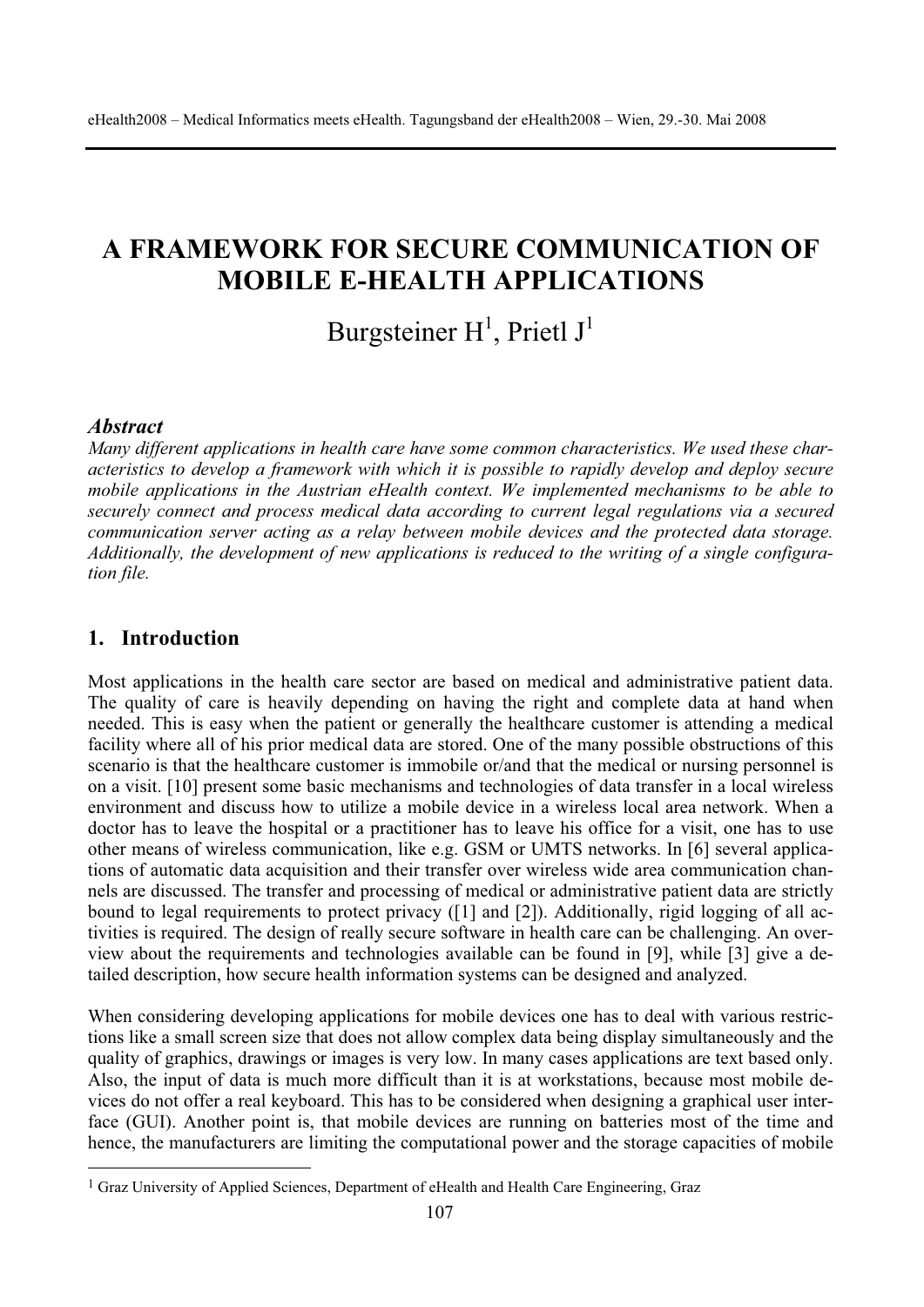devices to a relatively small amount. Therefore, and together with security considerations concerning stolen or lost devices, applications should not store patient data locally. All data will have to be transferred back to a central storage. [6] describe similar considerations in their work.

But the basic requirements are usually not very different from one such application to the other. In our work we tried to unify this process, to be able to rapidly develop and deploy new applications for different but similar applications. We will show in the methods section that these similarities in fact can be viewed as restrictions through which it becomes possible to use one single framework for multiple applications and hence reduce the development process to the writing of a single configuration file. A more detailed discussion of this framework can be found in [8].

# **2. Methods**

eHealth applications should be able to run on a mobile device that can communicate over a public cellular phone network. Using such a network still imposes some performance issues. Response times and data transfer rates are very limited, especially when being used in rural areas. This is an issue to be dealt with as we do not save any data locally and deny any off-line activities: a user has to be on-line and authenticated to be able to access any data. After a short evaluation of available programming frameworks for mobile devices, we decided to use a windows based PDA with integrated GSM and GPRS functionality. This is a similar setup like it was used in [6]. This configuration was chosen because of the availability of a development environment with appropriate libraries for mobile devices. We used the .NET framework for some server applications that will be explained below and the .NET compact framework for the application running on the handheld device.

# **2. 1. Data model and configuration**

We summarized basic technical functionalities of eHealth applications in 3 groups:

- Data queries: based on some primary data like patient name or social security number, additional data (medical history, administrative data, etc.) must be looked up in a database
- Data manipulations: new data must be added to a database, existing data has to be updated or data must be deleted.
- Special functionality: these are necessary procedures that are not associated with a database, itself, but require tasks that have to be executed at the site of the database server. These are e.g. consultations of the eCard system to check the insurance status of a patient, etc.

Furthermore it is interesting to observe, that many applications use very simple data models. Two simple categories are (i) orphaned tables, i.e. they have no references to other tables in a database and (ii) simple master/slave relationships. In this case, a single master table serves as the master ID holder for some other tables. Here, we restrict ourselves from more nested data models where e.g. a slave table could act as a master table to further slaves, to be able to handle the complexity of data display. Note that this is due to the limited display capabilities of handheld devices. This does not imply that the framework can not handle such data dependencies.

We abstracted these requirements and developed a .NET client application for a mobile device which can be controlled by a configuration file. I.e. a single configuration file which is based on the XML standard is responsible for each specific application in our framework. This configuration file can be validated against a DTD and contains three basic categories of information: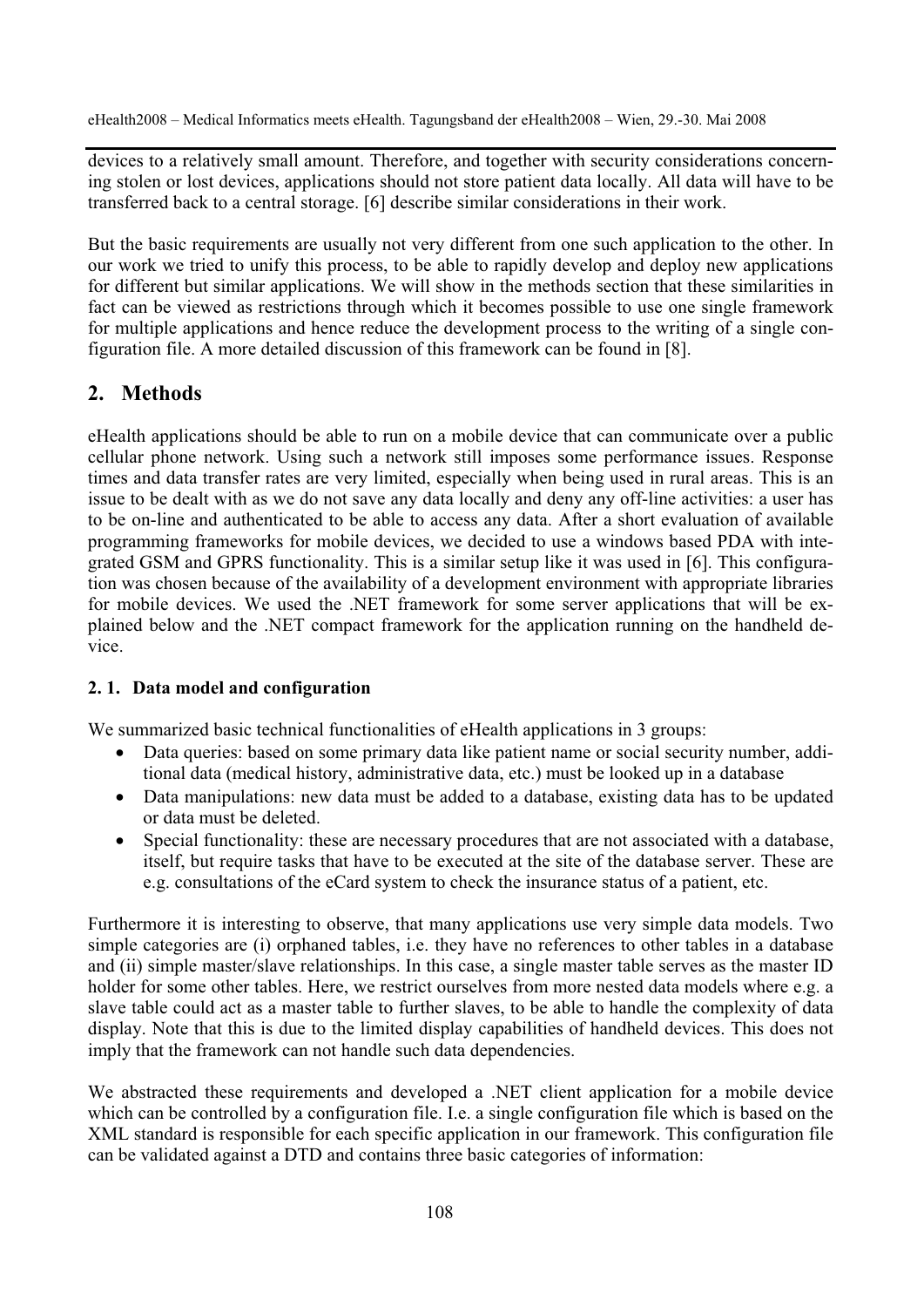- x Setup of the elements of the GUI which can be seen in *Figure 1*. This includes the application title, which tables should be displayed in which tabs, how these tabs are called, etc.
- Layout and functionality of the control elements of each tab. Each attribute of a table is mapped to a control element that is suitable to display, input or edit the attribute of a certain table. Available control elements include e.g. text areas for long text attributes, drop-down elements for a predefined set of values, check boxes for Boolean values, etc. Additionally a label and the read-only attribute can be set.
- Configuration of the database interface. In this part of the configuration file database queries can be mapped to certain control elements. A typical example is a list of ZIP-codes that is the result of a SQL-query which is then mapped to a drop-down list.

| → mobile DB Client # 4 (10:07 CD                         | / mobile DB Client # 4€ 10:07 <b>to</b> |
|----------------------------------------------------------|-----------------------------------------|
| Tabpage Subtitle                                         | Tabpage Subtitle                        |
| Label 1                                                  | Label 1                                 |
| Label 2                                                  | Label 2<br>÷                            |
| Label n                                                  | Label n                                 |
|                                                          |                                         |
|                                                          |                                         |
|                                                          |                                         |
| Slave 1<br>Slave 2<br>Slave n<br>Master                  | Slave 1<br>Slave 2<br>Slave n<br>Master |
| 123<br>5<br>8<br>0<br>4<br>6<br>9<br>ß<br>з              | User information section                |
| ü<br>$\ddot{}$<br>w<br>е<br>z<br>o<br>a<br>u<br>n        |                                         |
| ä<br>ö<br>⇩<br>d<br>a<br>k<br>s<br>n<br>g                |                                         |
| $b \mid n \mid m$<br>ſì<br>٧<br>x<br>٧<br>c              |                                         |
| Strg Sym 스 #1<br>↑<br>$\rightarrow$<br>┶<br>$\leftarrow$ | <b>StatusBar</b>                        |
| }@Q\X@\O<br>  囲 ▲                                        | <b>deqvxeto</b><br>圖1∼                  |

#### **Figure 1: Generic design of the user interface with and without a virtual keyboard. The master/slave relationships are displayed with different tabs. Input and output elements are chosen according to the data type of each attribute in the table.**

Hence, to "develop" a new application one can write a configuration file, download it to the handheld device and the client application uses it to generate the user interface and connect to a database. This gives us an easy way to rapidly setup new applications that conform to the restrictions described above. In our laboratory we eventually stored these definitions of applications in a database and used a tool to generate the XML file out of the values from the database. A summary of this process can be seen in *Figure 2*.

### **2. 2. Network and system architecture**

Due to security considerations and legal restrictions (see e.g. [1] DSG2000 §14(1) and [2] GTelG §§4(4),5(1),6(1) and 7(1)) one must not place a database server storing unencrypted critical patient data in a public network like the internet. Furthermore, medical applications usually have to access data that is physically located within a doctor's practice or in a hospital network, which is (hopefully) additionally protected by a firewall that prohibits access originating from outside the network to the inside. Other applications like the ones described in [5] and [7] use a communication server placed in a demilitarized zone with an open firewall port for communication. Another option would be e.g. to use a virtual private network (VPN) to allow clients to connect to an internal network. At the time of the development of our framework no VPN-clients that run on the Windows mobile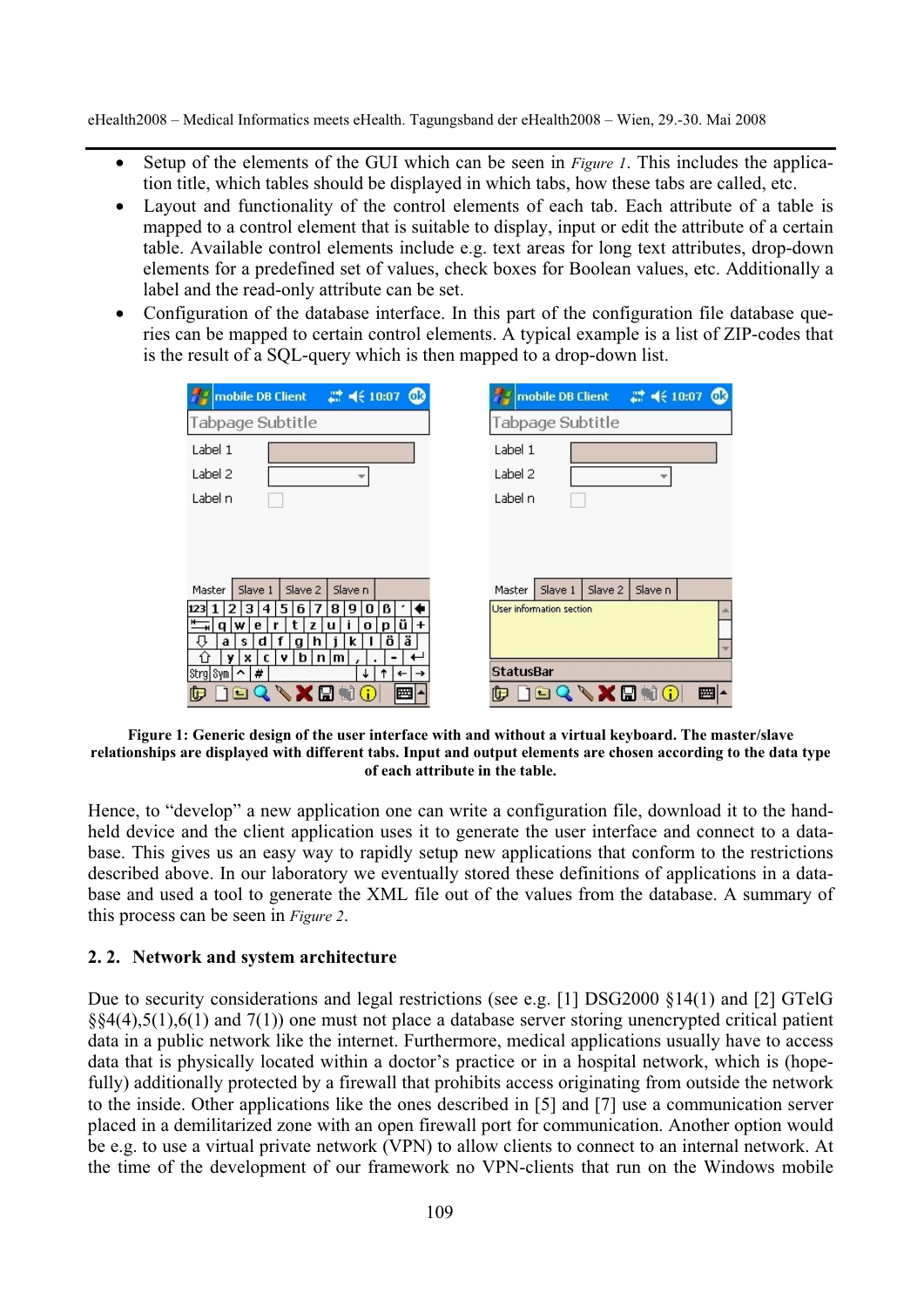edition were offered. Due to our security considerations and the ease of installation of the software, we do not want to have to reconfigure or open any port on a firewall. One possible solution is to use a communication server located in a public network that can be contacted by both, the database server within the protected environment and the mobile device. *Figure 3* outlines such a scenario.



**Figure 2: Rapid application generation in the framework. Application descriptions stored in a database are used to generate XML configuration files. These are used by the .NET client application to setup the application.** 

Two web services provide an open connection for communication. Typically an application on a mobile device sends a request to its web service on the communication server. The web service stores this request in a local database. Since this server has no means to contact the protected database server, queries have to be pulled off frequently. This is done via the server web service. Both web services can only be contacted over a secured hyper-text transfer protocol, i.e. TLS or SSL. Additionally, the data can be encrypted by the mobile device or the database server to provide endto-end security in case the communication server is not trustworthy. Authentication at the web services and end-to-end encryption of data can be handled with X.509 certificates and generated session keys with symmetric encryption respectively. According to [1] and [2] this is an adequate protection for medical data, when we restrict the usage to applications where medical personnel accesses data which they need to fulfill their professional duty. In many cases, the usage of certificates with certain minimal demands is obligatory. In other cases when one is "directly accessing a data application from the distance" certificates can be omitted and a standard user/password mechanism can be used (see GTelG [2] §4(4). In this case the authentication must be repeated periodically, which can easily be implemented with a reasonable session timeout.

## **3. Results**

We tested our framework through the implementation of a simple mobile pharmaceuticals information system (mPhIS) within our framework. mPhIS allows a remote access to the list of available drugs in Austria. This list is provided on a regular basis by the association of social insurance carriers. It was installed on a database server behind a firewall and an application description file was created. *Figure 4* shows a small part of this application's description file and the corresponding screenshot.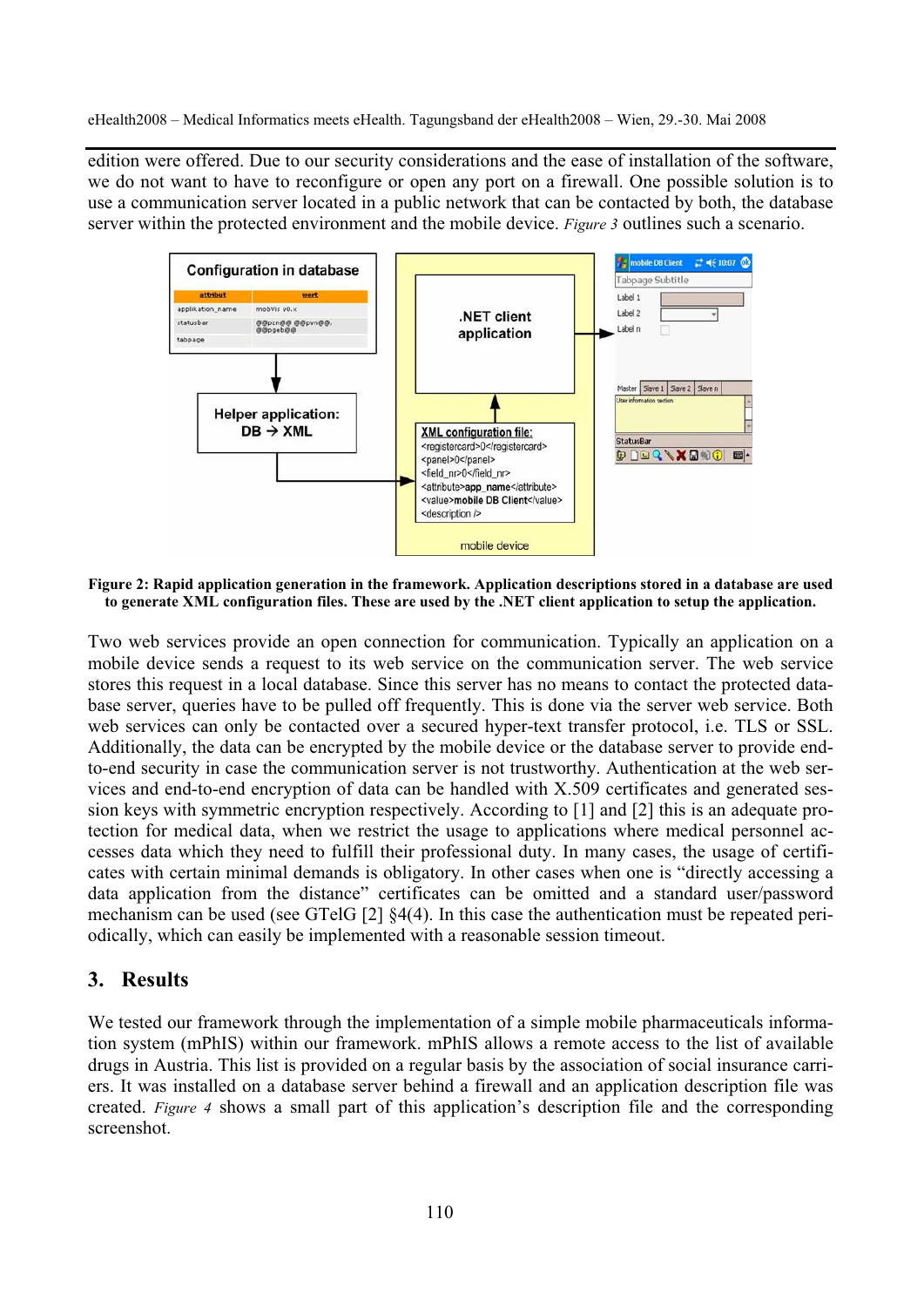

**Figure 3: Complete system architecture. Client and database server interact via web services on a central communication server. Data security is provided with a TLS-secured HTTP. Additionally data can be encrypted on client and database side to provide high grade end-to-end security.** 

According to our experiences the biggest problem with mobile applications seems to be the latency between queries sent to the database and the answers one receives, even when the database server polls for outstanding queries every second. This latency is especially high for the first request of a new session, when the network subsystem gets initialized and the mobile user is authenticated at the client web service. Even for low amounts of data we measured delays of about 3-5 seconds, while the first request took up to 20 seconds. This is a general problem of the cellular phone technology in comparison to wireless local networks. While we used GPRS for our tests, one can expect to shorten the latency by up to some hundred milliseconds when using UMTS or HS-xPA.

|                                |                                                          | M-IS Version 0.x                                                                            | $22 \leq 11:08$ 03                         |                      |   |
|--------------------------------|----------------------------------------------------------|---------------------------------------------------------------------------------------------|--------------------------------------------|----------------------|---|
|                                |                                                          | Info zu: RENITEC TBL 20MG                                                                   |                                            |                      |   |
| <b>Attribute</b>               | Value                                                    | Ökoliste                                                                                    |                                            |                      | ▼ |
| info label<br>info select      | Okoliste<br>SELECT mbez, mek,                            | Medikament                                                                                  | Ka                                         | Me                   |   |
|                                | mmenge, meinh<br><b>FROM</b> medicament<br>m WHERE m.mph | RAMIPRIL GEN TBL<br>RAMIPRIL SAN TBL<br>RAMIPRIL RTP TBL 5MG<br>LANNAPRIL KPS 5MG           | 5MG<br>4.42<br>4.42<br>5MG<br>4.50<br>5.71 | 30<br>30<br>30<br>30 |   |
| info_results                   | Medikament ^<br>Kassenpreis ^ Menge<br>^ Einheit         | LISINOPRIL INT TBL 2<br>LISINOPRIL SAN TBL 2<br>LISINOSTAD TBL 20MG<br>RAMIPRIL INT TBL 5MG | 5.99<br>6.04<br>6.04<br>6.14               | 28<br>28<br>28<br>28 |   |
| info widths<br>info alignments | 145 ^ 40 ^ 40 ^ 40<br>Left ^ Right ^ Left ^              | FOSINOPRIL INT TBL 2<br>ENAPRIL TBL 20MG                                                    | 6.52<br>6.66                               | 30<br>30             |   |
|                                | Left                                                     | LISINOPRIL GEN TBL 2<br>III                                                                 | 6.66                                       | 30                   |   |
|                                |                                                          |                                                                                             |                                            |                      | ᄤ |

**Figure 4: Section of the application description (lhs) and the corresponding screenshot of the mPhIS application displaying data about alternative pharmaceuticals from a central database (rhs)**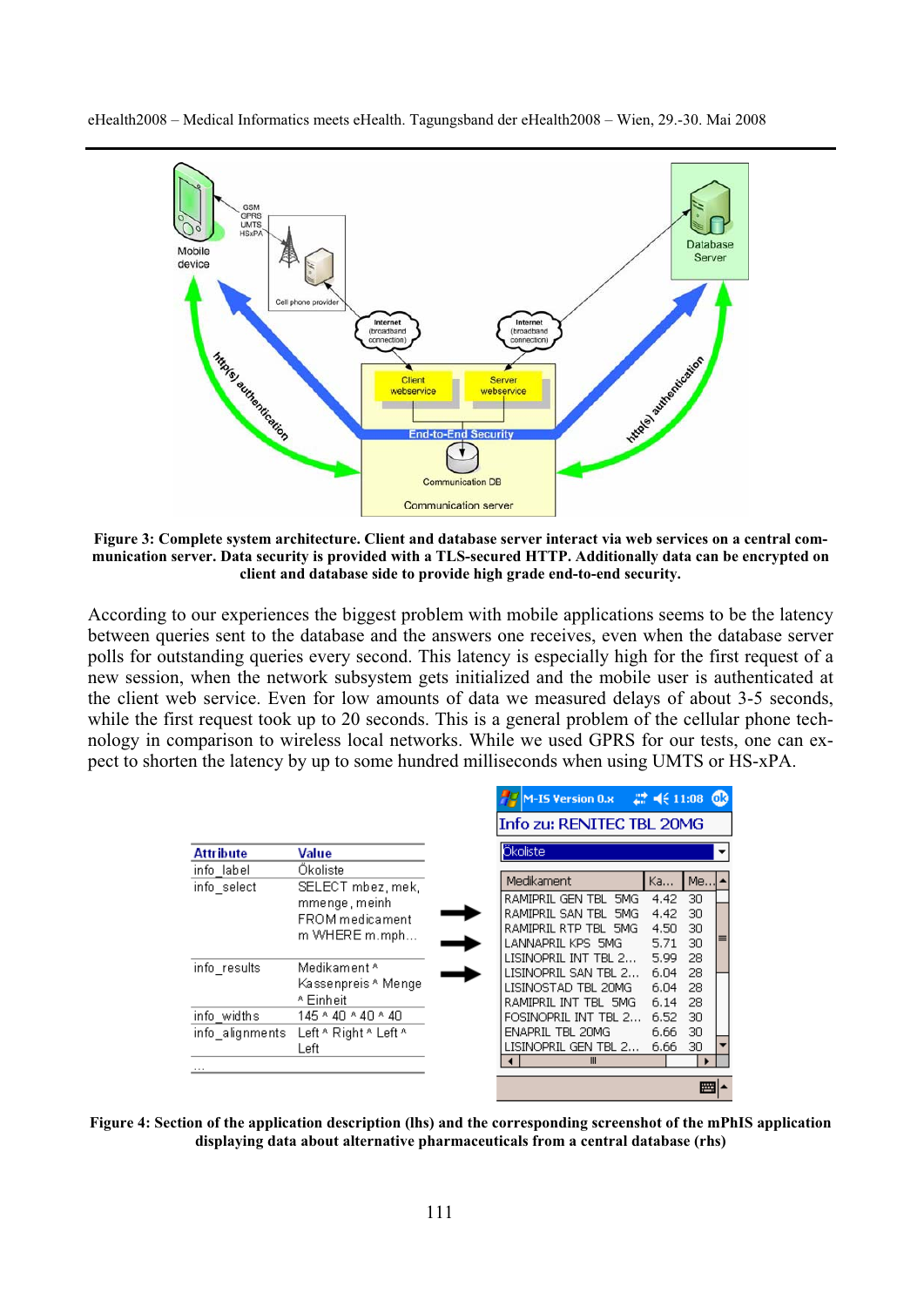# **4. Discussion**

Mobile applications are intended to support medical decisions on location. Various problems have to be solved to provide adequate security mechanism according to Austrian laws. The framework presented in this article is promising rapid development of certain classes of applications conforming to the standards described in the previous sections. Simple database entries, a generated XML configuration file and a small .NET client application suffice to provide mobile eHealth applications on handheld devices. This enables organizations to quickly supply users with new mobile applications for eHealth purposes without having a full software development cycle. Some issues could not be satisfactorily solved in this version of the framework. First, the available .NET compact framework which has to be used on Windows mobile edition, lacks support of handling X.509 certificates stored in the system's certificate storage [4]. This feature would enable one to separate the mobile applications from the certificate management. A further drawback is that the .NET compact framework also does not provide http authentication via X.509 certificates. Certificates from an official certificate authority could be used for authentication purposes. This would enable mobile users to legally access data located in the GIN, not only in secured other networks. In the current version of our framework, user authentication was done with a TLS/SSL secured user/password mechanism only. In our concept, a single communication server can provide the corresponding web services for the client and the server for multiple users and multiple applications simultaneously. All queries and results include IDs indicating the originating or intended user and application. This concept still has to be tested in future applications for performance and security. But even if one could trick the communication server into sending data of other users or applications, this would not compromise the privacy, since all communication is secured from one end to the other with strong standard cryptographic algorithms.

## **5. Acknowledgments**

We thank Alwin Günzberg and Hannes Sattler from ALAG GmbH for their support of this work.

### **6. References**

[1] BGBl: Bundesgesetz über den Schutz personenbezogener Daten – Datenschutzgesetz 2000 (DSG2000) vom 17.8.1999, BGBl 165/1999.

[2] BGBl: Bundesgesetz betreffend Datensicherheitsmaßnahmen beim elektronischen Verkehr mit Gesundheitsdaten und Einrichtung eines Informationsmanagement (Gesundheitstelematikgesetz) vom 30.12.2004, BGBl 179/2004.

[3] BLOBEL, B. and ROGER-FRANCE, F.: A systematic approach for analysis and design of secure health information systems. International Journal of Medical Informatics, Volume 62, pp. 51-78, 2001.

[4] DRÖGE, R., NOWAK, P. and WEBER, T.: Programmieren mit dem .NET Compact Framework. Unterschleißheim: Microsoft Press, 2006.

[5] DUNCAN, R.G. and SHABOT, M.M.: Secure Remote Access to a Clinical Data Repository Using a Wireless Personal Digital Assistant (PDA). Proceedings of the AMIA Symposium 2000, pp. 210-214, 2000.

[6] ISTEPANIAN, R.S.H., PATTICHIS, C.S.E. and LAXMINARAYAN, S.: M-Health: Emerging Mobile Health Systems. USA, New York: Springer Science+Business Media, 2006.

[7] MENDONCA, E.A, CHEN, E.S., STETSON, P.D., MCKNIGHT, L.K., LEI, J. and CIMINO, J.J.: Approach to mobile information and communication for health care. Int. J. of Medical Informatics, Volume 73, pp. 631-638, 2004.

[8] PRIETL, J.: Entwicklung eines generischen PDA-Systems als Grundlage für mobile Anwendungen im Gesundheitswesen (Thesis). Graz: Graz University of Applied Sciences, 2007.